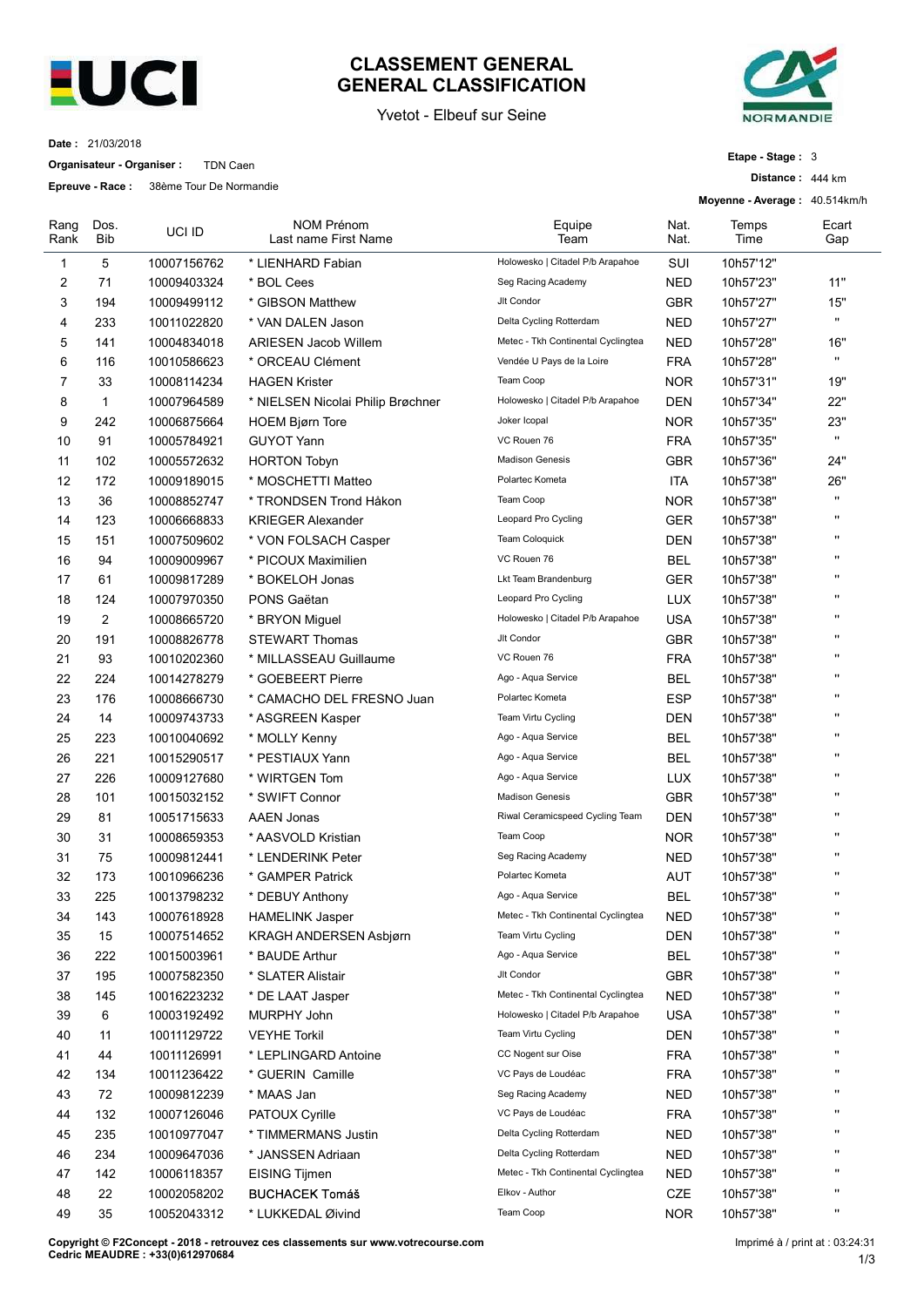| CZE<br>$\mathbf{H}$<br>25<br>10004771976<br>POLNICKY Jirí<br>Elkov - Author<br>10h57'38"<br>50<br>$\mathbf{u}$<br><b>NOR</b><br>Uno-x Norwegian Development Tea<br>51<br>164<br>10008659454<br>* ABRAHAMSEN Jonas<br>10h57'38"<br>$\mathbf{H}$<br>63<br>Lkt Team Brandenburg<br><b>GER</b><br>52<br>10045481462<br>* KOCH Christian Maximilian<br>10h57'38"<br>Joker Icopal<br><b>NOR</b><br>$\mathbf{H}$<br>243<br>10008675925<br>* HOELGAARD Markus<br>10h57'38"<br>53<br>Team Coop<br>$\mathbf{H}$<br>34<br>SWE<br>10h57'38"<br>54<br>10008612065<br>* HOOG Gustav<br>$\mathbf{H}$<br>Leopard Pro Cycling<br><b>GER</b><br>55<br>121<br>10008665518<br>* BROCKHOFF Jan<br>10h57'38"<br>Elkov - Author<br>CZE<br>$\mathbf{H}$<br>56<br>21<br>10003245945<br><b>BARTA Jan</b><br>10h57'38"<br>Joker Icopal<br>245<br>10008856989<br><b>NOR</b><br>10h57'38"<br>$\mathbf{H}$<br>57<br><b>VANGSTAD Andreas</b><br><b>IAM Excelsior</b><br>SUI<br>$\mathbf{H}$<br>55<br>10009498809<br>* SCHÄPPI Martin<br>10h57'38"<br>58<br><b>DEN</b><br>$\mathbf{H}$<br>16<br>Team Virtu Cycling<br>59<br>10010964721<br>* SCHULTZ Jesper<br>10h57'38"<br>$\mathbf{H}$<br>216<br><b>ERSHOV Artur</b><br>Equipe Nationale de Russie<br><b>RUS</b><br>60<br>10005747939<br>10h57'38"<br>3<br>Holowesko   Citadel P/b Arapahoe<br>LAT<br>$\mathbf{H}$<br>10006467153<br><b>FLAKSIS Andzs</b><br>10h57'38"<br>61<br><b>IAM Excelsior</b><br>$\mathbf{H}$<br>54<br>SUI<br>62<br>10015749447<br>* RAPPO Anthony<br>10h57'38"<br>126<br>Leopard Pro Cycling<br>SUI<br>$\mathbf{H}$<br>63<br>10009417367<br>* SPENGLER Mario<br>10h57'38"<br>$\mathbf{u}$<br>Polartec Kometa<br><b>ITA</b><br>10h57'38"<br>64<br>171<br>10015332650<br>* GAZZOLI Michele<br>174<br>Polartec Kometa<br>ERI<br>65<br>10015314462<br>* HABTOM TEKLE Awet<br>10h57'47"<br>35"<br>Vendée U Pays de la Loire<br><b>FRA</b><br>$\mathbf{u}$<br>113<br>* RIVIERE David<br>10h57'47"<br>66<br>10013267055<br><b>DEN</b><br>$\mathbf{H}$<br>85<br>* GREGAARD WILSLY Jonas<br>Riwal Ceramicspeed Cycling Team<br>10h57'47"<br>67<br>10009765860<br><b>DEN</b><br>37"<br>153<br>* CHRISTIANSEN Steffen Munk<br><b>Team Coloquick</b><br>10h57'49"<br>68<br>10009375234<br>$\mathbf{H}$<br>206<br>Heizomat Rad-net.de<br><b>GER</b><br>10h57'49"<br>69<br>10010035238<br>* TSCHERNOSTER Jan<br><b>IAM Excelsior</b><br><b>ITA</b><br>$\mathbf{H}$<br>51<br>10h57'49"<br>70<br>10014971528<br>* BELLIA Matteo<br><b>Team Coloquick</b><br>155<br><b>DEN</b><br>10h57'49"<br>71<br>10013118929<br>* VINJEBO Emil Nygaard<br>Leopard Pro Cycling<br>POL<br>72<br>125<br>10008691988<br>* REKITA Szymon<br>10h57'49"<br>244<br><b>NOR</b><br><b>HAGEN Carl Fredrik</b><br>Joker Icopal<br>10h57'49"<br>73<br>10007676118<br>Seg Racing Academy<br>GBR<br>$\mathbf{H}$<br>76<br>* WILLIAMS Stephen<br>74<br>10010093135<br>10h57'49"<br>193<br>Jlt Condor<br>$\ensuremath{\mathsf{IRL}}\xspace$<br>$\mathbf{H}$<br>75<br>10007810096<br>* MCCARTHY Robert-Jon<br>10h57'49"<br><b>FRA</b><br>$\mathbf{H}$<br>76<br>41<br>CC Nogent sur Oise<br>10005875251<br><b>BACON Romain</b><br>10h57'49"<br>GER<br>$\mathbf{H}$<br>65<br>Lkt Team Brandenburg<br>77<br>10010184677<br>* BANUSCH Richard<br>10h57'49"<br>42<br><b>FRA</b><br>$\mathbf{H}$<br>78<br>CC Nogent sur Oise<br>10h57'49"<br>10012412041<br><b>GARBET Nicolas</b><br>$\mathbf{H}$<br>104<br>10007151510<br><b>Madison Genesis</b><br>GBR<br>10h57'49"<br>79<br><b>HANDLEY Richard</b><br><b>NED</b><br>74<br>10009817188<br>* VAN DEN BERG Julius<br>Seg Racing Academy<br>10h57'49"<br>80<br><b>ESP</b><br>175<br>Polartec Kometa<br>10h57'49"<br>$\mathbf{H}$<br>81<br>10009333808<br>* SEVILLA LOPEZ Diego Pablo<br><b>NED</b><br>$\mathbf{H}$<br>144<br>Metec - Tkh Continental Cyclingtea<br>10h57'49"<br>82<br>10009412923<br>* BOUWMANS Dylan<br>GER<br>66<br>* TAEBLING Paul<br>Lkt Team Brandenburg<br>$\mathbf{H}$<br>83<br>10015768039<br>10h57'49"<br><b>NOR</b><br>$\mathbf{H}$<br>166<br>Uno-x Norwegian Development Tea<br>10h57'49"<br>84<br>10009893576<br>* TRÆEN Torstein<br>GER<br>$\mathbf{H}$<br>205<br>Heizomat Rad-net.de<br>10h57'49"<br>85<br>10010981895<br>* TREUBEL Pascal<br>$\mathbf{H}$<br>214<br>Equipe Nationale de Russie<br><b>RUS</b><br>10h57'49"<br>86<br>10006886576<br><b>MANAKOV Viktor</b><br>CZE<br>$\mathbf{H}$<br>24<br>* KUKRLE Michael<br>Elkov - Author<br>10h57'49"<br>87<br>10008680470<br><b>NOR</b><br>165<br>10011124264<br>* KULSET Kristian<br>Uno-x Norwegian Development Tea<br>10h57'49"<br>88<br>GBR<br>196<br>GÜLLEN James<br>Jlt Condor<br>10h57'49"<br>$\mathbf{H}$<br>89<br>10009048969<br>VC Rouen 76<br><b>FRA</b><br>$\mathbf{H}$<br>95<br>* RONDEAU Fabien<br>90<br>10014829866<br>10h57'49"<br>Vendée U Pays de la Loire<br>$\mathbf{H}$<br>112<br><b>FRA</b><br>91<br>10009493250<br>* PIJOURLET Louis<br>10h57'49"<br><b>NOR</b><br>$\mathbf{u}$<br>162<br>Uno-x Norwegian Development Tea<br>92<br>10008849616<br>* RESELL Erik Nordsaeter<br>10h57'49"<br>$\mathbf{H}$<br>163<br>Uno-x Norwegian Development Tea<br><b>NOR</b><br>93<br>10011133661<br>* FOSS Tobias S.<br>10h57'49"<br>146<br>Metec - Tkh Continental Cyclingtea<br><b>NED</b><br>44"<br>94<br>10010973310<br>* LINDENBURG Jim<br>10h57'56"<br><b>Madison Genesis</b><br><b>GBR</b><br>50"<br>103<br>10004864734<br>MCEVOY Jonathan<br>10h58'02"<br>95<br><b>IAM Excelsior</b><br>SUI<br>53<br>10h59'12"<br>02'00"<br>96<br>10009714633<br>* GUEX Quentin<br><b>FRA</b><br>46<br>CC Nogent sur Oise<br>10h59'57"<br>02'45"<br>97<br>10003104889<br><b>LALOUETTE Kevin</b><br><b>USA</b><br>231<br>Delta Cycling Rotterdam<br>03'08"<br>98<br>10007524049<br><b>FRANCK Eamon Lucas</b><br>11h00'20"<br>211<br>Equipe Nationale de Russie<br><b>RUS</b><br>03'14"<br>99<br>10009193863<br>* PROSTOKSHIN Andrey<br>11h00'26"<br>DEN<br>10005864844<br><b>CLAUSEN Patrick</b><br>Riwal Ceramicspeed Cycling Team<br>11h02'21"<br>05'09"<br>100<br>86<br>$\mathbf{H}$<br>152<br>Team Coloquick<br><b>DEN</b><br>11h02'21"<br>10006231121<br>JØRGENSEN Christian Moberg<br>101<br>Heizomat Rad-net.de<br>GER<br>06'17"<br>102<br>203<br>10010791737<br>* NOLDE Tobias<br>11h03'29"<br>26<br>10004627587<br>Elkov - Author<br>CZE<br>11h04'43"<br>07'31"<br>103<br><b>HACECKY Vojtech</b><br>204<br>10009173049<br>Heizomat Rad-net.de<br>GER<br>07'42"<br>104<br>* REUTTER Sven<br>11h04'54"<br>215<br>Equipe Nationale de Russie<br><b>RUS</b><br>10013772465<br>* DUIUNOV Vladislav<br>11h04'54"<br>105<br>$\mathbf{H}$<br>Holowesko   Citadel P/b Arapahoe<br><b>BLR</b><br>106<br>4<br>10005972958<br>11h04'54"<br><b>KRASILNIKAU Andrei</b><br>Team Coloquick<br>DEN<br>$\mathbf{H}$<br>107<br>154<br>10009766062<br>* HARDAHL Anders<br>11h04'54"<br>$\mathbf{H}$<br><b>Madison Genesis</b><br>GBR<br>105<br>10007151409<br><b>CUMING Michael</b><br>11h04'54"<br>108<br>$\mathbf{H}$<br>Team Coloquick<br><b>DEN</b><br>11h04'54"<br>109<br>156<br>10010592481<br>* BLIGAARD LYHNE Daniel<br>Copyright © F2Concept - 2018 - retrouvez ces classements sur www.votrecourse.com<br>Imprimé à / print at : 03:24:31 | Cedric MEAUDRE: +33(0)612970684<br>2/3 |  |  |  |  |
|------------------------------------------------------------------------------------------------------------------------------------------------------------------------------------------------------------------------------------------------------------------------------------------------------------------------------------------------------------------------------------------------------------------------------------------------------------------------------------------------------------------------------------------------------------------------------------------------------------------------------------------------------------------------------------------------------------------------------------------------------------------------------------------------------------------------------------------------------------------------------------------------------------------------------------------------------------------------------------------------------------------------------------------------------------------------------------------------------------------------------------------------------------------------------------------------------------------------------------------------------------------------------------------------------------------------------------------------------------------------------------------------------------------------------------------------------------------------------------------------------------------------------------------------------------------------------------------------------------------------------------------------------------------------------------------------------------------------------------------------------------------------------------------------------------------------------------------------------------------------------------------------------------------------------------------------------------------------------------------------------------------------------------------------------------------------------------------------------------------------------------------------------------------------------------------------------------------------------------------------------------------------------------------------------------------------------------------------------------------------------------------------------------------------------------------------------------------------------------------------------------------------------------------------------------------------------------------------------------------------------------------------------------------------------------------------------------------------------------------------------------------------------------------------------------------------------------------------------------------------------------------------------------------------------------------------------------------------------------------------------------------------------------------------------------------------------------------------------------------------------------------------------------------------------------------------------------------------------------------------------------------------------------------------------------------------------------------------------------------------------------------------------------------------------------------------------------------------------------------------------------------------------------------------------------------------------------------------------------------------------------------------------------------------------------------------------------------------------------------------------------------------------------------------------------------------------------------------------------------------------------------------------------------------------------------------------------------------------------------------------------------------------------------------------------------------------------------------------------------------------------------------------------------------------------------------------------------------------------------------------------------------------------------------------------------------------------------------------------------------------------------------------------------------------------------------------------------------------------------------------------------------------------------------------------------------------------------------------------------------------------------------------------------------------------------------------------------------------------------------------------------------------------------------------------------------------------------------------------------------------------------------------------------------------------------------------------------------------------------------------------------------------------------------------------------------------------------------------------------------------------------------------------------------------------------------------------------------------------------------------------------------------------------------------------------------------------------------------------------------------------------------------------------------------------------------------------------------------------------------------------------------------------------------------------------------------------------------------------------------------------------------------------------------------------------------------------------------------------------------------------------------------------------------------------------------------------------------------------------------------------------------------------------------------------------------------------------------------------------------------------------------------------------------------------------------------------------------------------------------------------------------------------------------------------------------------------------------------------------------------------------------------------------------------------------------------------------------------------------------------------------------------------------------------------------------------------------------------------------------------------------------------------------------------------------------------------------------------------------------------------------------------------------------------------------------------------------------------------------------------------------------------------------------------------------------------------------------------------------------------------------------------------------------------------------------------------------------------------------------------------------------------------------------------------------------------------------------------------------------------------------------------------------|----------------------------------------|--|--|--|--|
|                                                                                                                                                                                                                                                                                                                                                                                                                                                                                                                                                                                                                                                                                                                                                                                                                                                                                                                                                                                                                                                                                                                                                                                                                                                                                                                                                                                                                                                                                                                                                                                                                                                                                                                                                                                                                                                                                                                                                                                                                                                                                                                                                                                                                                                                                                                                                                                                                                                                                                                                                                                                                                                                                                                                                                                                                                                                                                                                                                                                                                                                                                                                                                                                                                                                                                                                                                                                                                                                                                                                                                                                                                                                                                                                                                                                                                                                                                                                                                                                                                                                                                                                                                                                                                                                                                                                                                                                                                                                                                                                                                                                                                                                                                                                                                                                                                                                                                                                                                                                                                                                                                                                                                                                                                                                                                                                                                                                                                                                                                                                                                                                                                                                                                                                                                                                                                                                                                                                                                                                                                                                                                                                                                                                                                                                                                                                                                                                                                                                                                                                                                                                                                                                                                                                                                                                                                                                                                                                                                                                                                                                                                                                                                  |                                        |  |  |  |  |
|                                                                                                                                                                                                                                                                                                                                                                                                                                                                                                                                                                                                                                                                                                                                                                                                                                                                                                                                                                                                                                                                                                                                                                                                                                                                                                                                                                                                                                                                                                                                                                                                                                                                                                                                                                                                                                                                                                                                                                                                                                                                                                                                                                                                                                                                                                                                                                                                                                                                                                                                                                                                                                                                                                                                                                                                                                                                                                                                                                                                                                                                                                                                                                                                                                                                                                                                                                                                                                                                                                                                                                                                                                                                                                                                                                                                                                                                                                                                                                                                                                                                                                                                                                                                                                                                                                                                                                                                                                                                                                                                                                                                                                                                                                                                                                                                                                                                                                                                                                                                                                                                                                                                                                                                                                                                                                                                                                                                                                                                                                                                                                                                                                                                                                                                                                                                                                                                                                                                                                                                                                                                                                                                                                                                                                                                                                                                                                                                                                                                                                                                                                                                                                                                                                                                                                                                                                                                                                                                                                                                                                                                                                                                                                  |                                        |  |  |  |  |
|                                                                                                                                                                                                                                                                                                                                                                                                                                                                                                                                                                                                                                                                                                                                                                                                                                                                                                                                                                                                                                                                                                                                                                                                                                                                                                                                                                                                                                                                                                                                                                                                                                                                                                                                                                                                                                                                                                                                                                                                                                                                                                                                                                                                                                                                                                                                                                                                                                                                                                                                                                                                                                                                                                                                                                                                                                                                                                                                                                                                                                                                                                                                                                                                                                                                                                                                                                                                                                                                                                                                                                                                                                                                                                                                                                                                                                                                                                                                                                                                                                                                                                                                                                                                                                                                                                                                                                                                                                                                                                                                                                                                                                                                                                                                                                                                                                                                                                                                                                                                                                                                                                                                                                                                                                                                                                                                                                                                                                                                                                                                                                                                                                                                                                                                                                                                                                                                                                                                                                                                                                                                                                                                                                                                                                                                                                                                                                                                                                                                                                                                                                                                                                                                                                                                                                                                                                                                                                                                                                                                                                                                                                                                                                  |                                        |  |  |  |  |
|                                                                                                                                                                                                                                                                                                                                                                                                                                                                                                                                                                                                                                                                                                                                                                                                                                                                                                                                                                                                                                                                                                                                                                                                                                                                                                                                                                                                                                                                                                                                                                                                                                                                                                                                                                                                                                                                                                                                                                                                                                                                                                                                                                                                                                                                                                                                                                                                                                                                                                                                                                                                                                                                                                                                                                                                                                                                                                                                                                                                                                                                                                                                                                                                                                                                                                                                                                                                                                                                                                                                                                                                                                                                                                                                                                                                                                                                                                                                                                                                                                                                                                                                                                                                                                                                                                                                                                                                                                                                                                                                                                                                                                                                                                                                                                                                                                                                                                                                                                                                                                                                                                                                                                                                                                                                                                                                                                                                                                                                                                                                                                                                                                                                                                                                                                                                                                                                                                                                                                                                                                                                                                                                                                                                                                                                                                                                                                                                                                                                                                                                                                                                                                                                                                                                                                                                                                                                                                                                                                                                                                                                                                                                                                  |                                        |  |  |  |  |
|                                                                                                                                                                                                                                                                                                                                                                                                                                                                                                                                                                                                                                                                                                                                                                                                                                                                                                                                                                                                                                                                                                                                                                                                                                                                                                                                                                                                                                                                                                                                                                                                                                                                                                                                                                                                                                                                                                                                                                                                                                                                                                                                                                                                                                                                                                                                                                                                                                                                                                                                                                                                                                                                                                                                                                                                                                                                                                                                                                                                                                                                                                                                                                                                                                                                                                                                                                                                                                                                                                                                                                                                                                                                                                                                                                                                                                                                                                                                                                                                                                                                                                                                                                                                                                                                                                                                                                                                                                                                                                                                                                                                                                                                                                                                                                                                                                                                                                                                                                                                                                                                                                                                                                                                                                                                                                                                                                                                                                                                                                                                                                                                                                                                                                                                                                                                                                                                                                                                                                                                                                                                                                                                                                                                                                                                                                                                                                                                                                                                                                                                                                                                                                                                                                                                                                                                                                                                                                                                                                                                                                                                                                                                                                  |                                        |  |  |  |  |
|                                                                                                                                                                                                                                                                                                                                                                                                                                                                                                                                                                                                                                                                                                                                                                                                                                                                                                                                                                                                                                                                                                                                                                                                                                                                                                                                                                                                                                                                                                                                                                                                                                                                                                                                                                                                                                                                                                                                                                                                                                                                                                                                                                                                                                                                                                                                                                                                                                                                                                                                                                                                                                                                                                                                                                                                                                                                                                                                                                                                                                                                                                                                                                                                                                                                                                                                                                                                                                                                                                                                                                                                                                                                                                                                                                                                                                                                                                                                                                                                                                                                                                                                                                                                                                                                                                                                                                                                                                                                                                                                                                                                                                                                                                                                                                                                                                                                                                                                                                                                                                                                                                                                                                                                                                                                                                                                                                                                                                                                                                                                                                                                                                                                                                                                                                                                                                                                                                                                                                                                                                                                                                                                                                                                                                                                                                                                                                                                                                                                                                                                                                                                                                                                                                                                                                                                                                                                                                                                                                                                                                                                                                                                                                  |                                        |  |  |  |  |
|                                                                                                                                                                                                                                                                                                                                                                                                                                                                                                                                                                                                                                                                                                                                                                                                                                                                                                                                                                                                                                                                                                                                                                                                                                                                                                                                                                                                                                                                                                                                                                                                                                                                                                                                                                                                                                                                                                                                                                                                                                                                                                                                                                                                                                                                                                                                                                                                                                                                                                                                                                                                                                                                                                                                                                                                                                                                                                                                                                                                                                                                                                                                                                                                                                                                                                                                                                                                                                                                                                                                                                                                                                                                                                                                                                                                                                                                                                                                                                                                                                                                                                                                                                                                                                                                                                                                                                                                                                                                                                                                                                                                                                                                                                                                                                                                                                                                                                                                                                                                                                                                                                                                                                                                                                                                                                                                                                                                                                                                                                                                                                                                                                                                                                                                                                                                                                                                                                                                                                                                                                                                                                                                                                                                                                                                                                                                                                                                                                                                                                                                                                                                                                                                                                                                                                                                                                                                                                                                                                                                                                                                                                                                                                  |                                        |  |  |  |  |
|                                                                                                                                                                                                                                                                                                                                                                                                                                                                                                                                                                                                                                                                                                                                                                                                                                                                                                                                                                                                                                                                                                                                                                                                                                                                                                                                                                                                                                                                                                                                                                                                                                                                                                                                                                                                                                                                                                                                                                                                                                                                                                                                                                                                                                                                                                                                                                                                                                                                                                                                                                                                                                                                                                                                                                                                                                                                                                                                                                                                                                                                                                                                                                                                                                                                                                                                                                                                                                                                                                                                                                                                                                                                                                                                                                                                                                                                                                                                                                                                                                                                                                                                                                                                                                                                                                                                                                                                                                                                                                                                                                                                                                                                                                                                                                                                                                                                                                                                                                                                                                                                                                                                                                                                                                                                                                                                                                                                                                                                                                                                                                                                                                                                                                                                                                                                                                                                                                                                                                                                                                                                                                                                                                                                                                                                                                                                                                                                                                                                                                                                                                                                                                                                                                                                                                                                                                                                                                                                                                                                                                                                                                                                                                  |                                        |  |  |  |  |
|                                                                                                                                                                                                                                                                                                                                                                                                                                                                                                                                                                                                                                                                                                                                                                                                                                                                                                                                                                                                                                                                                                                                                                                                                                                                                                                                                                                                                                                                                                                                                                                                                                                                                                                                                                                                                                                                                                                                                                                                                                                                                                                                                                                                                                                                                                                                                                                                                                                                                                                                                                                                                                                                                                                                                                                                                                                                                                                                                                                                                                                                                                                                                                                                                                                                                                                                                                                                                                                                                                                                                                                                                                                                                                                                                                                                                                                                                                                                                                                                                                                                                                                                                                                                                                                                                                                                                                                                                                                                                                                                                                                                                                                                                                                                                                                                                                                                                                                                                                                                                                                                                                                                                                                                                                                                                                                                                                                                                                                                                                                                                                                                                                                                                                                                                                                                                                                                                                                                                                                                                                                                                                                                                                                                                                                                                                                                                                                                                                                                                                                                                                                                                                                                                                                                                                                                                                                                                                                                                                                                                                                                                                                                                                  |                                        |  |  |  |  |
|                                                                                                                                                                                                                                                                                                                                                                                                                                                                                                                                                                                                                                                                                                                                                                                                                                                                                                                                                                                                                                                                                                                                                                                                                                                                                                                                                                                                                                                                                                                                                                                                                                                                                                                                                                                                                                                                                                                                                                                                                                                                                                                                                                                                                                                                                                                                                                                                                                                                                                                                                                                                                                                                                                                                                                                                                                                                                                                                                                                                                                                                                                                                                                                                                                                                                                                                                                                                                                                                                                                                                                                                                                                                                                                                                                                                                                                                                                                                                                                                                                                                                                                                                                                                                                                                                                                                                                                                                                                                                                                                                                                                                                                                                                                                                                                                                                                                                                                                                                                                                                                                                                                                                                                                                                                                                                                                                                                                                                                                                                                                                                                                                                                                                                                                                                                                                                                                                                                                                                                                                                                                                                                                                                                                                                                                                                                                                                                                                                                                                                                                                                                                                                                                                                                                                                                                                                                                                                                                                                                                                                                                                                                                                                  |                                        |  |  |  |  |
|                                                                                                                                                                                                                                                                                                                                                                                                                                                                                                                                                                                                                                                                                                                                                                                                                                                                                                                                                                                                                                                                                                                                                                                                                                                                                                                                                                                                                                                                                                                                                                                                                                                                                                                                                                                                                                                                                                                                                                                                                                                                                                                                                                                                                                                                                                                                                                                                                                                                                                                                                                                                                                                                                                                                                                                                                                                                                                                                                                                                                                                                                                                                                                                                                                                                                                                                                                                                                                                                                                                                                                                                                                                                                                                                                                                                                                                                                                                                                                                                                                                                                                                                                                                                                                                                                                                                                                                                                                                                                                                                                                                                                                                                                                                                                                                                                                                                                                                                                                                                                                                                                                                                                                                                                                                                                                                                                                                                                                                                                                                                                                                                                                                                                                                                                                                                                                                                                                                                                                                                                                                                                                                                                                                                                                                                                                                                                                                                                                                                                                                                                                                                                                                                                                                                                                                                                                                                                                                                                                                                                                                                                                                                                                  |                                        |  |  |  |  |
|                                                                                                                                                                                                                                                                                                                                                                                                                                                                                                                                                                                                                                                                                                                                                                                                                                                                                                                                                                                                                                                                                                                                                                                                                                                                                                                                                                                                                                                                                                                                                                                                                                                                                                                                                                                                                                                                                                                                                                                                                                                                                                                                                                                                                                                                                                                                                                                                                                                                                                                                                                                                                                                                                                                                                                                                                                                                                                                                                                                                                                                                                                                                                                                                                                                                                                                                                                                                                                                                                                                                                                                                                                                                                                                                                                                                                                                                                                                                                                                                                                                                                                                                                                                                                                                                                                                                                                                                                                                                                                                                                                                                                                                                                                                                                                                                                                                                                                                                                                                                                                                                                                                                                                                                                                                                                                                                                                                                                                                                                                                                                                                                                                                                                                                                                                                                                                                                                                                                                                                                                                                                                                                                                                                                                                                                                                                                                                                                                                                                                                                                                                                                                                                                                                                                                                                                                                                                                                                                                                                                                                                                                                                                                                  |                                        |  |  |  |  |
|                                                                                                                                                                                                                                                                                                                                                                                                                                                                                                                                                                                                                                                                                                                                                                                                                                                                                                                                                                                                                                                                                                                                                                                                                                                                                                                                                                                                                                                                                                                                                                                                                                                                                                                                                                                                                                                                                                                                                                                                                                                                                                                                                                                                                                                                                                                                                                                                                                                                                                                                                                                                                                                                                                                                                                                                                                                                                                                                                                                                                                                                                                                                                                                                                                                                                                                                                                                                                                                                                                                                                                                                                                                                                                                                                                                                                                                                                                                                                                                                                                                                                                                                                                                                                                                                                                                                                                                                                                                                                                                                                                                                                                                                                                                                                                                                                                                                                                                                                                                                                                                                                                                                                                                                                                                                                                                                                                                                                                                                                                                                                                                                                                                                                                                                                                                                                                                                                                                                                                                                                                                                                                                                                                                                                                                                                                                                                                                                                                                                                                                                                                                                                                                                                                                                                                                                                                                                                                                                                                                                                                                                                                                                                                  |                                        |  |  |  |  |
|                                                                                                                                                                                                                                                                                                                                                                                                                                                                                                                                                                                                                                                                                                                                                                                                                                                                                                                                                                                                                                                                                                                                                                                                                                                                                                                                                                                                                                                                                                                                                                                                                                                                                                                                                                                                                                                                                                                                                                                                                                                                                                                                                                                                                                                                                                                                                                                                                                                                                                                                                                                                                                                                                                                                                                                                                                                                                                                                                                                                                                                                                                                                                                                                                                                                                                                                                                                                                                                                                                                                                                                                                                                                                                                                                                                                                                                                                                                                                                                                                                                                                                                                                                                                                                                                                                                                                                                                                                                                                                                                                                                                                                                                                                                                                                                                                                                                                                                                                                                                                                                                                                                                                                                                                                                                                                                                                                                                                                                                                                                                                                                                                                                                                                                                                                                                                                                                                                                                                                                                                                                                                                                                                                                                                                                                                                                                                                                                                                                                                                                                                                                                                                                                                                                                                                                                                                                                                                                                                                                                                                                                                                                                                                  |                                        |  |  |  |  |
|                                                                                                                                                                                                                                                                                                                                                                                                                                                                                                                                                                                                                                                                                                                                                                                                                                                                                                                                                                                                                                                                                                                                                                                                                                                                                                                                                                                                                                                                                                                                                                                                                                                                                                                                                                                                                                                                                                                                                                                                                                                                                                                                                                                                                                                                                                                                                                                                                                                                                                                                                                                                                                                                                                                                                                                                                                                                                                                                                                                                                                                                                                                                                                                                                                                                                                                                                                                                                                                                                                                                                                                                                                                                                                                                                                                                                                                                                                                                                                                                                                                                                                                                                                                                                                                                                                                                                                                                                                                                                                                                                                                                                                                                                                                                                                                                                                                                                                                                                                                                                                                                                                                                                                                                                                                                                                                                                                                                                                                                                                                                                                                                                                                                                                                                                                                                                                                                                                                                                                                                                                                                                                                                                                                                                                                                                                                                                                                                                                                                                                                                                                                                                                                                                                                                                                                                                                                                                                                                                                                                                                                                                                                                                                  |                                        |  |  |  |  |
|                                                                                                                                                                                                                                                                                                                                                                                                                                                                                                                                                                                                                                                                                                                                                                                                                                                                                                                                                                                                                                                                                                                                                                                                                                                                                                                                                                                                                                                                                                                                                                                                                                                                                                                                                                                                                                                                                                                                                                                                                                                                                                                                                                                                                                                                                                                                                                                                                                                                                                                                                                                                                                                                                                                                                                                                                                                                                                                                                                                                                                                                                                                                                                                                                                                                                                                                                                                                                                                                                                                                                                                                                                                                                                                                                                                                                                                                                                                                                                                                                                                                                                                                                                                                                                                                                                                                                                                                                                                                                                                                                                                                                                                                                                                                                                                                                                                                                                                                                                                                                                                                                                                                                                                                                                                                                                                                                                                                                                                                                                                                                                                                                                                                                                                                                                                                                                                                                                                                                                                                                                                                                                                                                                                                                                                                                                                                                                                                                                                                                                                                                                                                                                                                                                                                                                                                                                                                                                                                                                                                                                                                                                                                                                  |                                        |  |  |  |  |
|                                                                                                                                                                                                                                                                                                                                                                                                                                                                                                                                                                                                                                                                                                                                                                                                                                                                                                                                                                                                                                                                                                                                                                                                                                                                                                                                                                                                                                                                                                                                                                                                                                                                                                                                                                                                                                                                                                                                                                                                                                                                                                                                                                                                                                                                                                                                                                                                                                                                                                                                                                                                                                                                                                                                                                                                                                                                                                                                                                                                                                                                                                                                                                                                                                                                                                                                                                                                                                                                                                                                                                                                                                                                                                                                                                                                                                                                                                                                                                                                                                                                                                                                                                                                                                                                                                                                                                                                                                                                                                                                                                                                                                                                                                                                                                                                                                                                                                                                                                                                                                                                                                                                                                                                                                                                                                                                                                                                                                                                                                                                                                                                                                                                                                                                                                                                                                                                                                                                                                                                                                                                                                                                                                                                                                                                                                                                                                                                                                                                                                                                                                                                                                                                                                                                                                                                                                                                                                                                                                                                                                                                                                                                                                  |                                        |  |  |  |  |
|                                                                                                                                                                                                                                                                                                                                                                                                                                                                                                                                                                                                                                                                                                                                                                                                                                                                                                                                                                                                                                                                                                                                                                                                                                                                                                                                                                                                                                                                                                                                                                                                                                                                                                                                                                                                                                                                                                                                                                                                                                                                                                                                                                                                                                                                                                                                                                                                                                                                                                                                                                                                                                                                                                                                                                                                                                                                                                                                                                                                                                                                                                                                                                                                                                                                                                                                                                                                                                                                                                                                                                                                                                                                                                                                                                                                                                                                                                                                                                                                                                                                                                                                                                                                                                                                                                                                                                                                                                                                                                                                                                                                                                                                                                                                                                                                                                                                                                                                                                                                                                                                                                                                                                                                                                                                                                                                                                                                                                                                                                                                                                                                                                                                                                                                                                                                                                                                                                                                                                                                                                                                                                                                                                                                                                                                                                                                                                                                                                                                                                                                                                                                                                                                                                                                                                                                                                                                                                                                                                                                                                                                                                                                                                  |                                        |  |  |  |  |
|                                                                                                                                                                                                                                                                                                                                                                                                                                                                                                                                                                                                                                                                                                                                                                                                                                                                                                                                                                                                                                                                                                                                                                                                                                                                                                                                                                                                                                                                                                                                                                                                                                                                                                                                                                                                                                                                                                                                                                                                                                                                                                                                                                                                                                                                                                                                                                                                                                                                                                                                                                                                                                                                                                                                                                                                                                                                                                                                                                                                                                                                                                                                                                                                                                                                                                                                                                                                                                                                                                                                                                                                                                                                                                                                                                                                                                                                                                                                                                                                                                                                                                                                                                                                                                                                                                                                                                                                                                                                                                                                                                                                                                                                                                                                                                                                                                                                                                                                                                                                                                                                                                                                                                                                                                                                                                                                                                                                                                                                                                                                                                                                                                                                                                                                                                                                                                                                                                                                                                                                                                                                                                                                                                                                                                                                                                                                                                                                                                                                                                                                                                                                                                                                                                                                                                                                                                                                                                                                                                                                                                                                                                                                                                  |                                        |  |  |  |  |
|                                                                                                                                                                                                                                                                                                                                                                                                                                                                                                                                                                                                                                                                                                                                                                                                                                                                                                                                                                                                                                                                                                                                                                                                                                                                                                                                                                                                                                                                                                                                                                                                                                                                                                                                                                                                                                                                                                                                                                                                                                                                                                                                                                                                                                                                                                                                                                                                                                                                                                                                                                                                                                                                                                                                                                                                                                                                                                                                                                                                                                                                                                                                                                                                                                                                                                                                                                                                                                                                                                                                                                                                                                                                                                                                                                                                                                                                                                                                                                                                                                                                                                                                                                                                                                                                                                                                                                                                                                                                                                                                                                                                                                                                                                                                                                                                                                                                                                                                                                                                                                                                                                                                                                                                                                                                                                                                                                                                                                                                                                                                                                                                                                                                                                                                                                                                                                                                                                                                                                                                                                                                                                                                                                                                                                                                                                                                                                                                                                                                                                                                                                                                                                                                                                                                                                                                                                                                                                                                                                                                                                                                                                                                                                  |                                        |  |  |  |  |
|                                                                                                                                                                                                                                                                                                                                                                                                                                                                                                                                                                                                                                                                                                                                                                                                                                                                                                                                                                                                                                                                                                                                                                                                                                                                                                                                                                                                                                                                                                                                                                                                                                                                                                                                                                                                                                                                                                                                                                                                                                                                                                                                                                                                                                                                                                                                                                                                                                                                                                                                                                                                                                                                                                                                                                                                                                                                                                                                                                                                                                                                                                                                                                                                                                                                                                                                                                                                                                                                                                                                                                                                                                                                                                                                                                                                                                                                                                                                                                                                                                                                                                                                                                                                                                                                                                                                                                                                                                                                                                                                                                                                                                                                                                                                                                                                                                                                                                                                                                                                                                                                                                                                                                                                                                                                                                                                                                                                                                                                                                                                                                                                                                                                                                                                                                                                                                                                                                                                                                                                                                                                                                                                                                                                                                                                                                                                                                                                                                                                                                                                                                                                                                                                                                                                                                                                                                                                                                                                                                                                                                                                                                                                                                  |                                        |  |  |  |  |
|                                                                                                                                                                                                                                                                                                                                                                                                                                                                                                                                                                                                                                                                                                                                                                                                                                                                                                                                                                                                                                                                                                                                                                                                                                                                                                                                                                                                                                                                                                                                                                                                                                                                                                                                                                                                                                                                                                                                                                                                                                                                                                                                                                                                                                                                                                                                                                                                                                                                                                                                                                                                                                                                                                                                                                                                                                                                                                                                                                                                                                                                                                                                                                                                                                                                                                                                                                                                                                                                                                                                                                                                                                                                                                                                                                                                                                                                                                                                                                                                                                                                                                                                                                                                                                                                                                                                                                                                                                                                                                                                                                                                                                                                                                                                                                                                                                                                                                                                                                                                                                                                                                                                                                                                                                                                                                                                                                                                                                                                                                                                                                                                                                                                                                                                                                                                                                                                                                                                                                                                                                                                                                                                                                                                                                                                                                                                                                                                                                                                                                                                                                                                                                                                                                                                                                                                                                                                                                                                                                                                                                                                                                                                                                  |                                        |  |  |  |  |
|                                                                                                                                                                                                                                                                                                                                                                                                                                                                                                                                                                                                                                                                                                                                                                                                                                                                                                                                                                                                                                                                                                                                                                                                                                                                                                                                                                                                                                                                                                                                                                                                                                                                                                                                                                                                                                                                                                                                                                                                                                                                                                                                                                                                                                                                                                                                                                                                                                                                                                                                                                                                                                                                                                                                                                                                                                                                                                                                                                                                                                                                                                                                                                                                                                                                                                                                                                                                                                                                                                                                                                                                                                                                                                                                                                                                                                                                                                                                                                                                                                                                                                                                                                                                                                                                                                                                                                                                                                                                                                                                                                                                                                                                                                                                                                                                                                                                                                                                                                                                                                                                                                                                                                                                                                                                                                                                                                                                                                                                                                                                                                                                                                                                                                                                                                                                                                                                                                                                                                                                                                                                                                                                                                                                                                                                                                                                                                                                                                                                                                                                                                                                                                                                                                                                                                                                                                                                                                                                                                                                                                                                                                                                                                  |                                        |  |  |  |  |
|                                                                                                                                                                                                                                                                                                                                                                                                                                                                                                                                                                                                                                                                                                                                                                                                                                                                                                                                                                                                                                                                                                                                                                                                                                                                                                                                                                                                                                                                                                                                                                                                                                                                                                                                                                                                                                                                                                                                                                                                                                                                                                                                                                                                                                                                                                                                                                                                                                                                                                                                                                                                                                                                                                                                                                                                                                                                                                                                                                                                                                                                                                                                                                                                                                                                                                                                                                                                                                                                                                                                                                                                                                                                                                                                                                                                                                                                                                                                                                                                                                                                                                                                                                                                                                                                                                                                                                                                                                                                                                                                                                                                                                                                                                                                                                                                                                                                                                                                                                                                                                                                                                                                                                                                                                                                                                                                                                                                                                                                                                                                                                                                                                                                                                                                                                                                                                                                                                                                                                                                                                                                                                                                                                                                                                                                                                                                                                                                                                                                                                                                                                                                                                                                                                                                                                                                                                                                                                                                                                                                                                                                                                                                                                  |                                        |  |  |  |  |
|                                                                                                                                                                                                                                                                                                                                                                                                                                                                                                                                                                                                                                                                                                                                                                                                                                                                                                                                                                                                                                                                                                                                                                                                                                                                                                                                                                                                                                                                                                                                                                                                                                                                                                                                                                                                                                                                                                                                                                                                                                                                                                                                                                                                                                                                                                                                                                                                                                                                                                                                                                                                                                                                                                                                                                                                                                                                                                                                                                                                                                                                                                                                                                                                                                                                                                                                                                                                                                                                                                                                                                                                                                                                                                                                                                                                                                                                                                                                                                                                                                                                                                                                                                                                                                                                                                                                                                                                                                                                                                                                                                                                                                                                                                                                                                                                                                                                                                                                                                                                                                                                                                                                                                                                                                                                                                                                                                                                                                                                                                                                                                                                                                                                                                                                                                                                                                                                                                                                                                                                                                                                                                                                                                                                                                                                                                                                                                                                                                                                                                                                                                                                                                                                                                                                                                                                                                                                                                                                                                                                                                                                                                                                                                  |                                        |  |  |  |  |
|                                                                                                                                                                                                                                                                                                                                                                                                                                                                                                                                                                                                                                                                                                                                                                                                                                                                                                                                                                                                                                                                                                                                                                                                                                                                                                                                                                                                                                                                                                                                                                                                                                                                                                                                                                                                                                                                                                                                                                                                                                                                                                                                                                                                                                                                                                                                                                                                                                                                                                                                                                                                                                                                                                                                                                                                                                                                                                                                                                                                                                                                                                                                                                                                                                                                                                                                                                                                                                                                                                                                                                                                                                                                                                                                                                                                                                                                                                                                                                                                                                                                                                                                                                                                                                                                                                                                                                                                                                                                                                                                                                                                                                                                                                                                                                                                                                                                                                                                                                                                                                                                                                                                                                                                                                                                                                                                                                                                                                                                                                                                                                                                                                                                                                                                                                                                                                                                                                                                                                                                                                                                                                                                                                                                                                                                                                                                                                                                                                                                                                                                                                                                                                                                                                                                                                                                                                                                                                                                                                                                                                                                                                                                                                  |                                        |  |  |  |  |
|                                                                                                                                                                                                                                                                                                                                                                                                                                                                                                                                                                                                                                                                                                                                                                                                                                                                                                                                                                                                                                                                                                                                                                                                                                                                                                                                                                                                                                                                                                                                                                                                                                                                                                                                                                                                                                                                                                                                                                                                                                                                                                                                                                                                                                                                                                                                                                                                                                                                                                                                                                                                                                                                                                                                                                                                                                                                                                                                                                                                                                                                                                                                                                                                                                                                                                                                                                                                                                                                                                                                                                                                                                                                                                                                                                                                                                                                                                                                                                                                                                                                                                                                                                                                                                                                                                                                                                                                                                                                                                                                                                                                                                                                                                                                                                                                                                                                                                                                                                                                                                                                                                                                                                                                                                                                                                                                                                                                                                                                                                                                                                                                                                                                                                                                                                                                                                                                                                                                                                                                                                                                                                                                                                                                                                                                                                                                                                                                                                                                                                                                                                                                                                                                                                                                                                                                                                                                                                                                                                                                                                                                                                                                                                  |                                        |  |  |  |  |
|                                                                                                                                                                                                                                                                                                                                                                                                                                                                                                                                                                                                                                                                                                                                                                                                                                                                                                                                                                                                                                                                                                                                                                                                                                                                                                                                                                                                                                                                                                                                                                                                                                                                                                                                                                                                                                                                                                                                                                                                                                                                                                                                                                                                                                                                                                                                                                                                                                                                                                                                                                                                                                                                                                                                                                                                                                                                                                                                                                                                                                                                                                                                                                                                                                                                                                                                                                                                                                                                                                                                                                                                                                                                                                                                                                                                                                                                                                                                                                                                                                                                                                                                                                                                                                                                                                                                                                                                                                                                                                                                                                                                                                                                                                                                                                                                                                                                                                                                                                                                                                                                                                                                                                                                                                                                                                                                                                                                                                                                                                                                                                                                                                                                                                                                                                                                                                                                                                                                                                                                                                                                                                                                                                                                                                                                                                                                                                                                                                                                                                                                                                                                                                                                                                                                                                                                                                                                                                                                                                                                                                                                                                                                                                  |                                        |  |  |  |  |
|                                                                                                                                                                                                                                                                                                                                                                                                                                                                                                                                                                                                                                                                                                                                                                                                                                                                                                                                                                                                                                                                                                                                                                                                                                                                                                                                                                                                                                                                                                                                                                                                                                                                                                                                                                                                                                                                                                                                                                                                                                                                                                                                                                                                                                                                                                                                                                                                                                                                                                                                                                                                                                                                                                                                                                                                                                                                                                                                                                                                                                                                                                                                                                                                                                                                                                                                                                                                                                                                                                                                                                                                                                                                                                                                                                                                                                                                                                                                                                                                                                                                                                                                                                                                                                                                                                                                                                                                                                                                                                                                                                                                                                                                                                                                                                                                                                                                                                                                                                                                                                                                                                                                                                                                                                                                                                                                                                                                                                                                                                                                                                                                                                                                                                                                                                                                                                                                                                                                                                                                                                                                                                                                                                                                                                                                                                                                                                                                                                                                                                                                                                                                                                                                                                                                                                                                                                                                                                                                                                                                                                                                                                                                                                  |                                        |  |  |  |  |
|                                                                                                                                                                                                                                                                                                                                                                                                                                                                                                                                                                                                                                                                                                                                                                                                                                                                                                                                                                                                                                                                                                                                                                                                                                                                                                                                                                                                                                                                                                                                                                                                                                                                                                                                                                                                                                                                                                                                                                                                                                                                                                                                                                                                                                                                                                                                                                                                                                                                                                                                                                                                                                                                                                                                                                                                                                                                                                                                                                                                                                                                                                                                                                                                                                                                                                                                                                                                                                                                                                                                                                                                                                                                                                                                                                                                                                                                                                                                                                                                                                                                                                                                                                                                                                                                                                                                                                                                                                                                                                                                                                                                                                                                                                                                                                                                                                                                                                                                                                                                                                                                                                                                                                                                                                                                                                                                                                                                                                                                                                                                                                                                                                                                                                                                                                                                                                                                                                                                                                                                                                                                                                                                                                                                                                                                                                                                                                                                                                                                                                                                                                                                                                                                                                                                                                                                                                                                                                                                                                                                                                                                                                                                                                  |                                        |  |  |  |  |
|                                                                                                                                                                                                                                                                                                                                                                                                                                                                                                                                                                                                                                                                                                                                                                                                                                                                                                                                                                                                                                                                                                                                                                                                                                                                                                                                                                                                                                                                                                                                                                                                                                                                                                                                                                                                                                                                                                                                                                                                                                                                                                                                                                                                                                                                                                                                                                                                                                                                                                                                                                                                                                                                                                                                                                                                                                                                                                                                                                                                                                                                                                                                                                                                                                                                                                                                                                                                                                                                                                                                                                                                                                                                                                                                                                                                                                                                                                                                                                                                                                                                                                                                                                                                                                                                                                                                                                                                                                                                                                                                                                                                                                                                                                                                                                                                                                                                                                                                                                                                                                                                                                                                                                                                                                                                                                                                                                                                                                                                                                                                                                                                                                                                                                                                                                                                                                                                                                                                                                                                                                                                                                                                                                                                                                                                                                                                                                                                                                                                                                                                                                                                                                                                                                                                                                                                                                                                                                                                                                                                                                                                                                                                                                  |                                        |  |  |  |  |
|                                                                                                                                                                                                                                                                                                                                                                                                                                                                                                                                                                                                                                                                                                                                                                                                                                                                                                                                                                                                                                                                                                                                                                                                                                                                                                                                                                                                                                                                                                                                                                                                                                                                                                                                                                                                                                                                                                                                                                                                                                                                                                                                                                                                                                                                                                                                                                                                                                                                                                                                                                                                                                                                                                                                                                                                                                                                                                                                                                                                                                                                                                                                                                                                                                                                                                                                                                                                                                                                                                                                                                                                                                                                                                                                                                                                                                                                                                                                                                                                                                                                                                                                                                                                                                                                                                                                                                                                                                                                                                                                                                                                                                                                                                                                                                                                                                                                                                                                                                                                                                                                                                                                                                                                                                                                                                                                                                                                                                                                                                                                                                                                                                                                                                                                                                                                                                                                                                                                                                                                                                                                                                                                                                                                                                                                                                                                                                                                                                                                                                                                                                                                                                                                                                                                                                                                                                                                                                                                                                                                                                                                                                                                                                  |                                        |  |  |  |  |
|                                                                                                                                                                                                                                                                                                                                                                                                                                                                                                                                                                                                                                                                                                                                                                                                                                                                                                                                                                                                                                                                                                                                                                                                                                                                                                                                                                                                                                                                                                                                                                                                                                                                                                                                                                                                                                                                                                                                                                                                                                                                                                                                                                                                                                                                                                                                                                                                                                                                                                                                                                                                                                                                                                                                                                                                                                                                                                                                                                                                                                                                                                                                                                                                                                                                                                                                                                                                                                                                                                                                                                                                                                                                                                                                                                                                                                                                                                                                                                                                                                                                                                                                                                                                                                                                                                                                                                                                                                                                                                                                                                                                                                                                                                                                                                                                                                                                                                                                                                                                                                                                                                                                                                                                                                                                                                                                                                                                                                                                                                                                                                                                                                                                                                                                                                                                                                                                                                                                                                                                                                                                                                                                                                                                                                                                                                                                                                                                                                                                                                                                                                                                                                                                                                                                                                                                                                                                                                                                                                                                                                                                                                                                                                  |                                        |  |  |  |  |
|                                                                                                                                                                                                                                                                                                                                                                                                                                                                                                                                                                                                                                                                                                                                                                                                                                                                                                                                                                                                                                                                                                                                                                                                                                                                                                                                                                                                                                                                                                                                                                                                                                                                                                                                                                                                                                                                                                                                                                                                                                                                                                                                                                                                                                                                                                                                                                                                                                                                                                                                                                                                                                                                                                                                                                                                                                                                                                                                                                                                                                                                                                                                                                                                                                                                                                                                                                                                                                                                                                                                                                                                                                                                                                                                                                                                                                                                                                                                                                                                                                                                                                                                                                                                                                                                                                                                                                                                                                                                                                                                                                                                                                                                                                                                                                                                                                                                                                                                                                                                                                                                                                                                                                                                                                                                                                                                                                                                                                                                                                                                                                                                                                                                                                                                                                                                                                                                                                                                                                                                                                                                                                                                                                                                                                                                                                                                                                                                                                                                                                                                                                                                                                                                                                                                                                                                                                                                                                                                                                                                                                                                                                                                                                  |                                        |  |  |  |  |
|                                                                                                                                                                                                                                                                                                                                                                                                                                                                                                                                                                                                                                                                                                                                                                                                                                                                                                                                                                                                                                                                                                                                                                                                                                                                                                                                                                                                                                                                                                                                                                                                                                                                                                                                                                                                                                                                                                                                                                                                                                                                                                                                                                                                                                                                                                                                                                                                                                                                                                                                                                                                                                                                                                                                                                                                                                                                                                                                                                                                                                                                                                                                                                                                                                                                                                                                                                                                                                                                                                                                                                                                                                                                                                                                                                                                                                                                                                                                                                                                                                                                                                                                                                                                                                                                                                                                                                                                                                                                                                                                                                                                                                                                                                                                                                                                                                                                                                                                                                                                                                                                                                                                                                                                                                                                                                                                                                                                                                                                                                                                                                                                                                                                                                                                                                                                                                                                                                                                                                                                                                                                                                                                                                                                                                                                                                                                                                                                                                                                                                                                                                                                                                                                                                                                                                                                                                                                                                                                                                                                                                                                                                                                                                  |                                        |  |  |  |  |
|                                                                                                                                                                                                                                                                                                                                                                                                                                                                                                                                                                                                                                                                                                                                                                                                                                                                                                                                                                                                                                                                                                                                                                                                                                                                                                                                                                                                                                                                                                                                                                                                                                                                                                                                                                                                                                                                                                                                                                                                                                                                                                                                                                                                                                                                                                                                                                                                                                                                                                                                                                                                                                                                                                                                                                                                                                                                                                                                                                                                                                                                                                                                                                                                                                                                                                                                                                                                                                                                                                                                                                                                                                                                                                                                                                                                                                                                                                                                                                                                                                                                                                                                                                                                                                                                                                                                                                                                                                                                                                                                                                                                                                                                                                                                                                                                                                                                                                                                                                                                                                                                                                                                                                                                                                                                                                                                                                                                                                                                                                                                                                                                                                                                                                                                                                                                                                                                                                                                                                                                                                                                                                                                                                                                                                                                                                                                                                                                                                                                                                                                                                                                                                                                                                                                                                                                                                                                                                                                                                                                                                                                                                                                                                  |                                        |  |  |  |  |
|                                                                                                                                                                                                                                                                                                                                                                                                                                                                                                                                                                                                                                                                                                                                                                                                                                                                                                                                                                                                                                                                                                                                                                                                                                                                                                                                                                                                                                                                                                                                                                                                                                                                                                                                                                                                                                                                                                                                                                                                                                                                                                                                                                                                                                                                                                                                                                                                                                                                                                                                                                                                                                                                                                                                                                                                                                                                                                                                                                                                                                                                                                                                                                                                                                                                                                                                                                                                                                                                                                                                                                                                                                                                                                                                                                                                                                                                                                                                                                                                                                                                                                                                                                                                                                                                                                                                                                                                                                                                                                                                                                                                                                                                                                                                                                                                                                                                                                                                                                                                                                                                                                                                                                                                                                                                                                                                                                                                                                                                                                                                                                                                                                                                                                                                                                                                                                                                                                                                                                                                                                                                                                                                                                                                                                                                                                                                                                                                                                                                                                                                                                                                                                                                                                                                                                                                                                                                                                                                                                                                                                                                                                                                                                  |                                        |  |  |  |  |
|                                                                                                                                                                                                                                                                                                                                                                                                                                                                                                                                                                                                                                                                                                                                                                                                                                                                                                                                                                                                                                                                                                                                                                                                                                                                                                                                                                                                                                                                                                                                                                                                                                                                                                                                                                                                                                                                                                                                                                                                                                                                                                                                                                                                                                                                                                                                                                                                                                                                                                                                                                                                                                                                                                                                                                                                                                                                                                                                                                                                                                                                                                                                                                                                                                                                                                                                                                                                                                                                                                                                                                                                                                                                                                                                                                                                                                                                                                                                                                                                                                                                                                                                                                                                                                                                                                                                                                                                                                                                                                                                                                                                                                                                                                                                                                                                                                                                                                                                                                                                                                                                                                                                                                                                                                                                                                                                                                                                                                                                                                                                                                                                                                                                                                                                                                                                                                                                                                                                                                                                                                                                                                                                                                                                                                                                                                                                                                                                                                                                                                                                                                                                                                                                                                                                                                                                                                                                                                                                                                                                                                                                                                                                                                  |                                        |  |  |  |  |
|                                                                                                                                                                                                                                                                                                                                                                                                                                                                                                                                                                                                                                                                                                                                                                                                                                                                                                                                                                                                                                                                                                                                                                                                                                                                                                                                                                                                                                                                                                                                                                                                                                                                                                                                                                                                                                                                                                                                                                                                                                                                                                                                                                                                                                                                                                                                                                                                                                                                                                                                                                                                                                                                                                                                                                                                                                                                                                                                                                                                                                                                                                                                                                                                                                                                                                                                                                                                                                                                                                                                                                                                                                                                                                                                                                                                                                                                                                                                                                                                                                                                                                                                                                                                                                                                                                                                                                                                                                                                                                                                                                                                                                                                                                                                                                                                                                                                                                                                                                                                                                                                                                                                                                                                                                                                                                                                                                                                                                                                                                                                                                                                                                                                                                                                                                                                                                                                                                                                                                                                                                                                                                                                                                                                                                                                                                                                                                                                                                                                                                                                                                                                                                                                                                                                                                                                                                                                                                                                                                                                                                                                                                                                                                  |                                        |  |  |  |  |
|                                                                                                                                                                                                                                                                                                                                                                                                                                                                                                                                                                                                                                                                                                                                                                                                                                                                                                                                                                                                                                                                                                                                                                                                                                                                                                                                                                                                                                                                                                                                                                                                                                                                                                                                                                                                                                                                                                                                                                                                                                                                                                                                                                                                                                                                                                                                                                                                                                                                                                                                                                                                                                                                                                                                                                                                                                                                                                                                                                                                                                                                                                                                                                                                                                                                                                                                                                                                                                                                                                                                                                                                                                                                                                                                                                                                                                                                                                                                                                                                                                                                                                                                                                                                                                                                                                                                                                                                                                                                                                                                                                                                                                                                                                                                                                                                                                                                                                                                                                                                                                                                                                                                                                                                                                                                                                                                                                                                                                                                                                                                                                                                                                                                                                                                                                                                                                                                                                                                                                                                                                                                                                                                                                                                                                                                                                                                                                                                                                                                                                                                                                                                                                                                                                                                                                                                                                                                                                                                                                                                                                                                                                                                                                  |                                        |  |  |  |  |
|                                                                                                                                                                                                                                                                                                                                                                                                                                                                                                                                                                                                                                                                                                                                                                                                                                                                                                                                                                                                                                                                                                                                                                                                                                                                                                                                                                                                                                                                                                                                                                                                                                                                                                                                                                                                                                                                                                                                                                                                                                                                                                                                                                                                                                                                                                                                                                                                                                                                                                                                                                                                                                                                                                                                                                                                                                                                                                                                                                                                                                                                                                                                                                                                                                                                                                                                                                                                                                                                                                                                                                                                                                                                                                                                                                                                                                                                                                                                                                                                                                                                                                                                                                                                                                                                                                                                                                                                                                                                                                                                                                                                                                                                                                                                                                                                                                                                                                                                                                                                                                                                                                                                                                                                                                                                                                                                                                                                                                                                                                                                                                                                                                                                                                                                                                                                                                                                                                                                                                                                                                                                                                                                                                                                                                                                                                                                                                                                                                                                                                                                                                                                                                                                                                                                                                                                                                                                                                                                                                                                                                                                                                                                                                  |                                        |  |  |  |  |
|                                                                                                                                                                                                                                                                                                                                                                                                                                                                                                                                                                                                                                                                                                                                                                                                                                                                                                                                                                                                                                                                                                                                                                                                                                                                                                                                                                                                                                                                                                                                                                                                                                                                                                                                                                                                                                                                                                                                                                                                                                                                                                                                                                                                                                                                                                                                                                                                                                                                                                                                                                                                                                                                                                                                                                                                                                                                                                                                                                                                                                                                                                                                                                                                                                                                                                                                                                                                                                                                                                                                                                                                                                                                                                                                                                                                                                                                                                                                                                                                                                                                                                                                                                                                                                                                                                                                                                                                                                                                                                                                                                                                                                                                                                                                                                                                                                                                                                                                                                                                                                                                                                                                                                                                                                                                                                                                                                                                                                                                                                                                                                                                                                                                                                                                                                                                                                                                                                                                                                                                                                                                                                                                                                                                                                                                                                                                                                                                                                                                                                                                                                                                                                                                                                                                                                                                                                                                                                                                                                                                                                                                                                                                                                  |                                        |  |  |  |  |
|                                                                                                                                                                                                                                                                                                                                                                                                                                                                                                                                                                                                                                                                                                                                                                                                                                                                                                                                                                                                                                                                                                                                                                                                                                                                                                                                                                                                                                                                                                                                                                                                                                                                                                                                                                                                                                                                                                                                                                                                                                                                                                                                                                                                                                                                                                                                                                                                                                                                                                                                                                                                                                                                                                                                                                                                                                                                                                                                                                                                                                                                                                                                                                                                                                                                                                                                                                                                                                                                                                                                                                                                                                                                                                                                                                                                                                                                                                                                                                                                                                                                                                                                                                                                                                                                                                                                                                                                                                                                                                                                                                                                                                                                                                                                                                                                                                                                                                                                                                                                                                                                                                                                                                                                                                                                                                                                                                                                                                                                                                                                                                                                                                                                                                                                                                                                                                                                                                                                                                                                                                                                                                                                                                                                                                                                                                                                                                                                                                                                                                                                                                                                                                                                                                                                                                                                                                                                                                                                                                                                                                                                                                                                                                  |                                        |  |  |  |  |
|                                                                                                                                                                                                                                                                                                                                                                                                                                                                                                                                                                                                                                                                                                                                                                                                                                                                                                                                                                                                                                                                                                                                                                                                                                                                                                                                                                                                                                                                                                                                                                                                                                                                                                                                                                                                                                                                                                                                                                                                                                                                                                                                                                                                                                                                                                                                                                                                                                                                                                                                                                                                                                                                                                                                                                                                                                                                                                                                                                                                                                                                                                                                                                                                                                                                                                                                                                                                                                                                                                                                                                                                                                                                                                                                                                                                                                                                                                                                                                                                                                                                                                                                                                                                                                                                                                                                                                                                                                                                                                                                                                                                                                                                                                                                                                                                                                                                                                                                                                                                                                                                                                                                                                                                                                                                                                                                                                                                                                                                                                                                                                                                                                                                                                                                                                                                                                                                                                                                                                                                                                                                                                                                                                                                                                                                                                                                                                                                                                                                                                                                                                                                                                                                                                                                                                                                                                                                                                                                                                                                                                                                                                                                                                  |                                        |  |  |  |  |
|                                                                                                                                                                                                                                                                                                                                                                                                                                                                                                                                                                                                                                                                                                                                                                                                                                                                                                                                                                                                                                                                                                                                                                                                                                                                                                                                                                                                                                                                                                                                                                                                                                                                                                                                                                                                                                                                                                                                                                                                                                                                                                                                                                                                                                                                                                                                                                                                                                                                                                                                                                                                                                                                                                                                                                                                                                                                                                                                                                                                                                                                                                                                                                                                                                                                                                                                                                                                                                                                                                                                                                                                                                                                                                                                                                                                                                                                                                                                                                                                                                                                                                                                                                                                                                                                                                                                                                                                                                                                                                                                                                                                                                                                                                                                                                                                                                                                                                                                                                                                                                                                                                                                                                                                                                                                                                                                                                                                                                                                                                                                                                                                                                                                                                                                                                                                                                                                                                                                                                                                                                                                                                                                                                                                                                                                                                                                                                                                                                                                                                                                                                                                                                                                                                                                                                                                                                                                                                                                                                                                                                                                                                                                                                  |                                        |  |  |  |  |
|                                                                                                                                                                                                                                                                                                                                                                                                                                                                                                                                                                                                                                                                                                                                                                                                                                                                                                                                                                                                                                                                                                                                                                                                                                                                                                                                                                                                                                                                                                                                                                                                                                                                                                                                                                                                                                                                                                                                                                                                                                                                                                                                                                                                                                                                                                                                                                                                                                                                                                                                                                                                                                                                                                                                                                                                                                                                                                                                                                                                                                                                                                                                                                                                                                                                                                                                                                                                                                                                                                                                                                                                                                                                                                                                                                                                                                                                                                                                                                                                                                                                                                                                                                                                                                                                                                                                                                                                                                                                                                                                                                                                                                                                                                                                                                                                                                                                                                                                                                                                                                                                                                                                                                                                                                                                                                                                                                                                                                                                                                                                                                                                                                                                                                                                                                                                                                                                                                                                                                                                                                                                                                                                                                                                                                                                                                                                                                                                                                                                                                                                                                                                                                                                                                                                                                                                                                                                                                                                                                                                                                                                                                                                                                  |                                        |  |  |  |  |
|                                                                                                                                                                                                                                                                                                                                                                                                                                                                                                                                                                                                                                                                                                                                                                                                                                                                                                                                                                                                                                                                                                                                                                                                                                                                                                                                                                                                                                                                                                                                                                                                                                                                                                                                                                                                                                                                                                                                                                                                                                                                                                                                                                                                                                                                                                                                                                                                                                                                                                                                                                                                                                                                                                                                                                                                                                                                                                                                                                                                                                                                                                                                                                                                                                                                                                                                                                                                                                                                                                                                                                                                                                                                                                                                                                                                                                                                                                                                                                                                                                                                                                                                                                                                                                                                                                                                                                                                                                                                                                                                                                                                                                                                                                                                                                                                                                                                                                                                                                                                                                                                                                                                                                                                                                                                                                                                                                                                                                                                                                                                                                                                                                                                                                                                                                                                                                                                                                                                                                                                                                                                                                                                                                                                                                                                                                                                                                                                                                                                                                                                                                                                                                                                                                                                                                                                                                                                                                                                                                                                                                                                                                                                                                  |                                        |  |  |  |  |
|                                                                                                                                                                                                                                                                                                                                                                                                                                                                                                                                                                                                                                                                                                                                                                                                                                                                                                                                                                                                                                                                                                                                                                                                                                                                                                                                                                                                                                                                                                                                                                                                                                                                                                                                                                                                                                                                                                                                                                                                                                                                                                                                                                                                                                                                                                                                                                                                                                                                                                                                                                                                                                                                                                                                                                                                                                                                                                                                                                                                                                                                                                                                                                                                                                                                                                                                                                                                                                                                                                                                                                                                                                                                                                                                                                                                                                                                                                                                                                                                                                                                                                                                                                                                                                                                                                                                                                                                                                                                                                                                                                                                                                                                                                                                                                                                                                                                                                                                                                                                                                                                                                                                                                                                                                                                                                                                                                                                                                                                                                                                                                                                                                                                                                                                                                                                                                                                                                                                                                                                                                                                                                                                                                                                                                                                                                                                                                                                                                                                                                                                                                                                                                                                                                                                                                                                                                                                                                                                                                                                                                                                                                                                                                  |                                        |  |  |  |  |
|                                                                                                                                                                                                                                                                                                                                                                                                                                                                                                                                                                                                                                                                                                                                                                                                                                                                                                                                                                                                                                                                                                                                                                                                                                                                                                                                                                                                                                                                                                                                                                                                                                                                                                                                                                                                                                                                                                                                                                                                                                                                                                                                                                                                                                                                                                                                                                                                                                                                                                                                                                                                                                                                                                                                                                                                                                                                                                                                                                                                                                                                                                                                                                                                                                                                                                                                                                                                                                                                                                                                                                                                                                                                                                                                                                                                                                                                                                                                                                                                                                                                                                                                                                                                                                                                                                                                                                                                                                                                                                                                                                                                                                                                                                                                                                                                                                                                                                                                                                                                                                                                                                                                                                                                                                                                                                                                                                                                                                                                                                                                                                                                                                                                                                                                                                                                                                                                                                                                                                                                                                                                                                                                                                                                                                                                                                                                                                                                                                                                                                                                                                                                                                                                                                                                                                                                                                                                                                                                                                                                                                                                                                                                                                  |                                        |  |  |  |  |
|                                                                                                                                                                                                                                                                                                                                                                                                                                                                                                                                                                                                                                                                                                                                                                                                                                                                                                                                                                                                                                                                                                                                                                                                                                                                                                                                                                                                                                                                                                                                                                                                                                                                                                                                                                                                                                                                                                                                                                                                                                                                                                                                                                                                                                                                                                                                                                                                                                                                                                                                                                                                                                                                                                                                                                                                                                                                                                                                                                                                                                                                                                                                                                                                                                                                                                                                                                                                                                                                                                                                                                                                                                                                                                                                                                                                                                                                                                                                                                                                                                                                                                                                                                                                                                                                                                                                                                                                                                                                                                                                                                                                                                                                                                                                                                                                                                                                                                                                                                                                                                                                                                                                                                                                                                                                                                                                                                                                                                                                                                                                                                                                                                                                                                                                                                                                                                                                                                                                                                                                                                                                                                                                                                                                                                                                                                                                                                                                                                                                                                                                                                                                                                                                                                                                                                                                                                                                                                                                                                                                                                                                                                                                                                  |                                        |  |  |  |  |
|                                                                                                                                                                                                                                                                                                                                                                                                                                                                                                                                                                                                                                                                                                                                                                                                                                                                                                                                                                                                                                                                                                                                                                                                                                                                                                                                                                                                                                                                                                                                                                                                                                                                                                                                                                                                                                                                                                                                                                                                                                                                                                                                                                                                                                                                                                                                                                                                                                                                                                                                                                                                                                                                                                                                                                                                                                                                                                                                                                                                                                                                                                                                                                                                                                                                                                                                                                                                                                                                                                                                                                                                                                                                                                                                                                                                                                                                                                                                                                                                                                                                                                                                                                                                                                                                                                                                                                                                                                                                                                                                                                                                                                                                                                                                                                                                                                                                                                                                                                                                                                                                                                                                                                                                                                                                                                                                                                                                                                                                                                                                                                                                                                                                                                                                                                                                                                                                                                                                                                                                                                                                                                                                                                                                                                                                                                                                                                                                                                                                                                                                                                                                                                                                                                                                                                                                                                                                                                                                                                                                                                                                                                                                                                  |                                        |  |  |  |  |
|                                                                                                                                                                                                                                                                                                                                                                                                                                                                                                                                                                                                                                                                                                                                                                                                                                                                                                                                                                                                                                                                                                                                                                                                                                                                                                                                                                                                                                                                                                                                                                                                                                                                                                                                                                                                                                                                                                                                                                                                                                                                                                                                                                                                                                                                                                                                                                                                                                                                                                                                                                                                                                                                                                                                                                                                                                                                                                                                                                                                                                                                                                                                                                                                                                                                                                                                                                                                                                                                                                                                                                                                                                                                                                                                                                                                                                                                                                                                                                                                                                                                                                                                                                                                                                                                                                                                                                                                                                                                                                                                                                                                                                                                                                                                                                                                                                                                                                                                                                                                                                                                                                                                                                                                                                                                                                                                                                                                                                                                                                                                                                                                                                                                                                                                                                                                                                                                                                                                                                                                                                                                                                                                                                                                                                                                                                                                                                                                                                                                                                                                                                                                                                                                                                                                                                                                                                                                                                                                                                                                                                                                                                                                                                  |                                        |  |  |  |  |
|                                                                                                                                                                                                                                                                                                                                                                                                                                                                                                                                                                                                                                                                                                                                                                                                                                                                                                                                                                                                                                                                                                                                                                                                                                                                                                                                                                                                                                                                                                                                                                                                                                                                                                                                                                                                                                                                                                                                                                                                                                                                                                                                                                                                                                                                                                                                                                                                                                                                                                                                                                                                                                                                                                                                                                                                                                                                                                                                                                                                                                                                                                                                                                                                                                                                                                                                                                                                                                                                                                                                                                                                                                                                                                                                                                                                                                                                                                                                                                                                                                                                                                                                                                                                                                                                                                                                                                                                                                                                                                                                                                                                                                                                                                                                                                                                                                                                                                                                                                                                                                                                                                                                                                                                                                                                                                                                                                                                                                                                                                                                                                                                                                                                                                                                                                                                                                                                                                                                                                                                                                                                                                                                                                                                                                                                                                                                                                                                                                                                                                                                                                                                                                                                                                                                                                                                                                                                                                                                                                                                                                                                                                                                                                  |                                        |  |  |  |  |
|                                                                                                                                                                                                                                                                                                                                                                                                                                                                                                                                                                                                                                                                                                                                                                                                                                                                                                                                                                                                                                                                                                                                                                                                                                                                                                                                                                                                                                                                                                                                                                                                                                                                                                                                                                                                                                                                                                                                                                                                                                                                                                                                                                                                                                                                                                                                                                                                                                                                                                                                                                                                                                                                                                                                                                                                                                                                                                                                                                                                                                                                                                                                                                                                                                                                                                                                                                                                                                                                                                                                                                                                                                                                                                                                                                                                                                                                                                                                                                                                                                                                                                                                                                                                                                                                                                                                                                                                                                                                                                                                                                                                                                                                                                                                                                                                                                                                                                                                                                                                                                                                                                                                                                                                                                                                                                                                                                                                                                                                                                                                                                                                                                                                                                                                                                                                                                                                                                                                                                                                                                                                                                                                                                                                                                                                                                                                                                                                                                                                                                                                                                                                                                                                                                                                                                                                                                                                                                                                                                                                                                                                                                                                                                  |                                        |  |  |  |  |